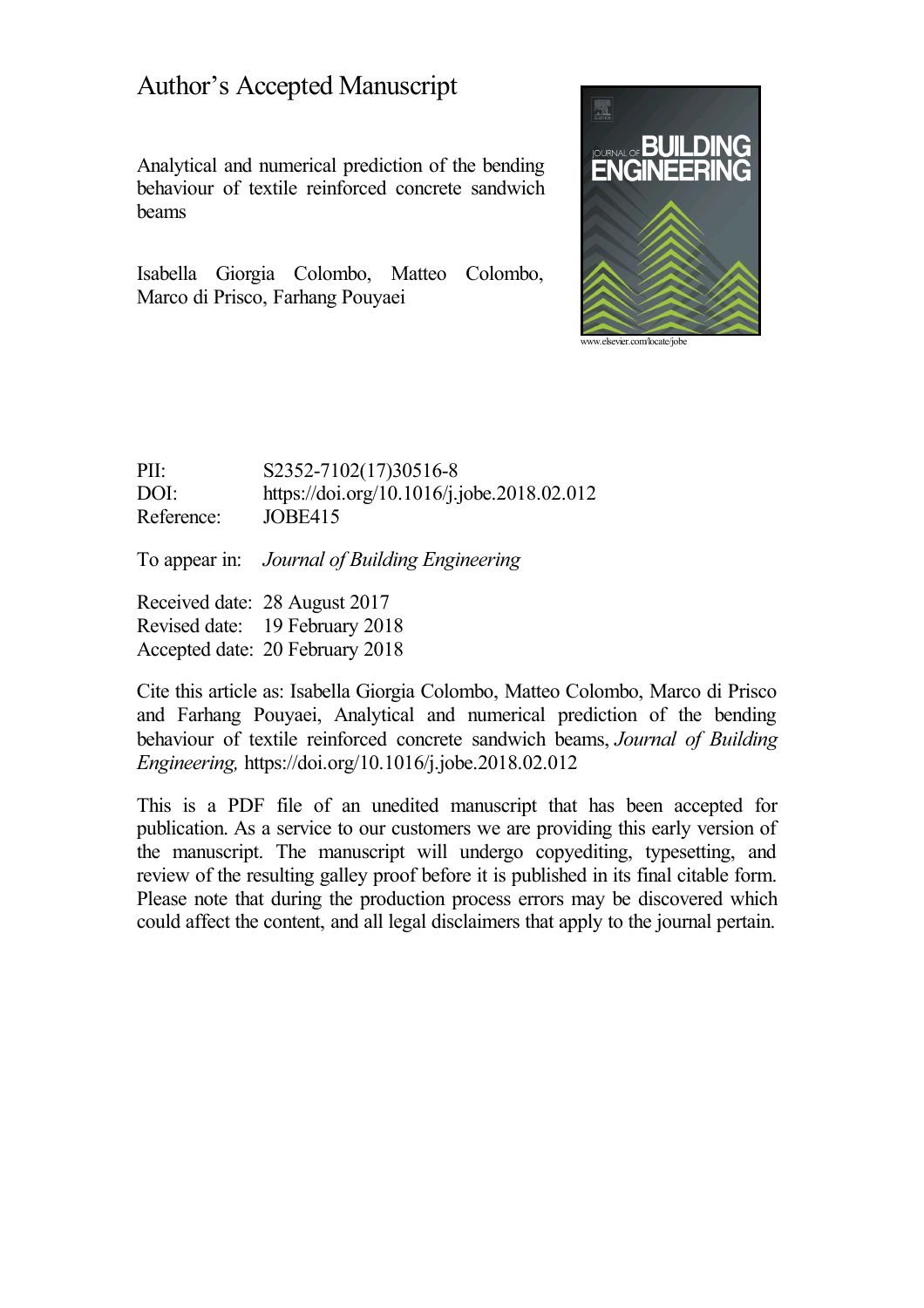#### **ACCEPTED MANUSCRIPT**

## **Analytical and numerical prediction of the bending behaviour of textile reinforced concrete sandwich beams**

Isabella Giorgia Colombo, Matteo Colombo, Marco di Prisco and Farhang Pouyaei

*Politecnico di Milano – Department of Civil and Environmental Engineering*

Phone: +39 02 2399 8790 Fax: +39 02 2399 8771 URL: www. polimi.it

@ isabellagiorgia.colombo@polimi.it; matteo.colombo@polimi.it; marco.diprisco@polimi.it; farhangpye@gmail.com

#### **Abstract**

This paper concerns the investigation of the behaviour of sandwich beams previously tested in four point bending through analytical and numerical models. Modelling is a fundamental resource to predict the mechanical response of the element and to investigate the mechanisms that act during the evolution of the test.

The sandwich beams here taken into account are characterised by external textile reinforced concrete (TRC) layers and an insulation material (expanded polystyrene, EPS) able to transfer shear stresses. Bond between the layers is obtained during production thanks to an in-pressure casting technique, and no particular device is used in order to transfer shear stresses between the layers. Two beam slenderness values are taken into account.

An analytical and a numerical approach have been used in order to predict the experimental behaviour: concerning the analytical approach, a model based on the Stamm and Witte sandwich theory has been developed including material non-linearity; concerning the numerical analysis, a finite element (FE) model has been built in ABAQUS including material and geometry non-linearity. The assumption of perfect bond is used in both cases.

The non-linear analytical and finite element models have been validated, as a good agreement with experimental results has been achieved. The experimental identification of material parameters - TRC in tension, mortar in compression and EPS in tension, compression and shear - is crucial for the definition of proper constitutive laws for the models and is here presented and discussed. For both approaches, the assumptions of modelling TRC in bending as homogeneous and assuming perfect bond between TRC and EPS (even when behaviour becomes highly non-linear) have been proved to be reliable. Analytical and FEM results show that EPS non-linear behaviour and TRC membrane and bending behaviour govern the response. The FE analysis also highlights the mechanisms involved in specimen failure.

*Textile reinforced concrete (TRC); sandwich beam; four-point bending test; non-linear analytical model; finite element method.*